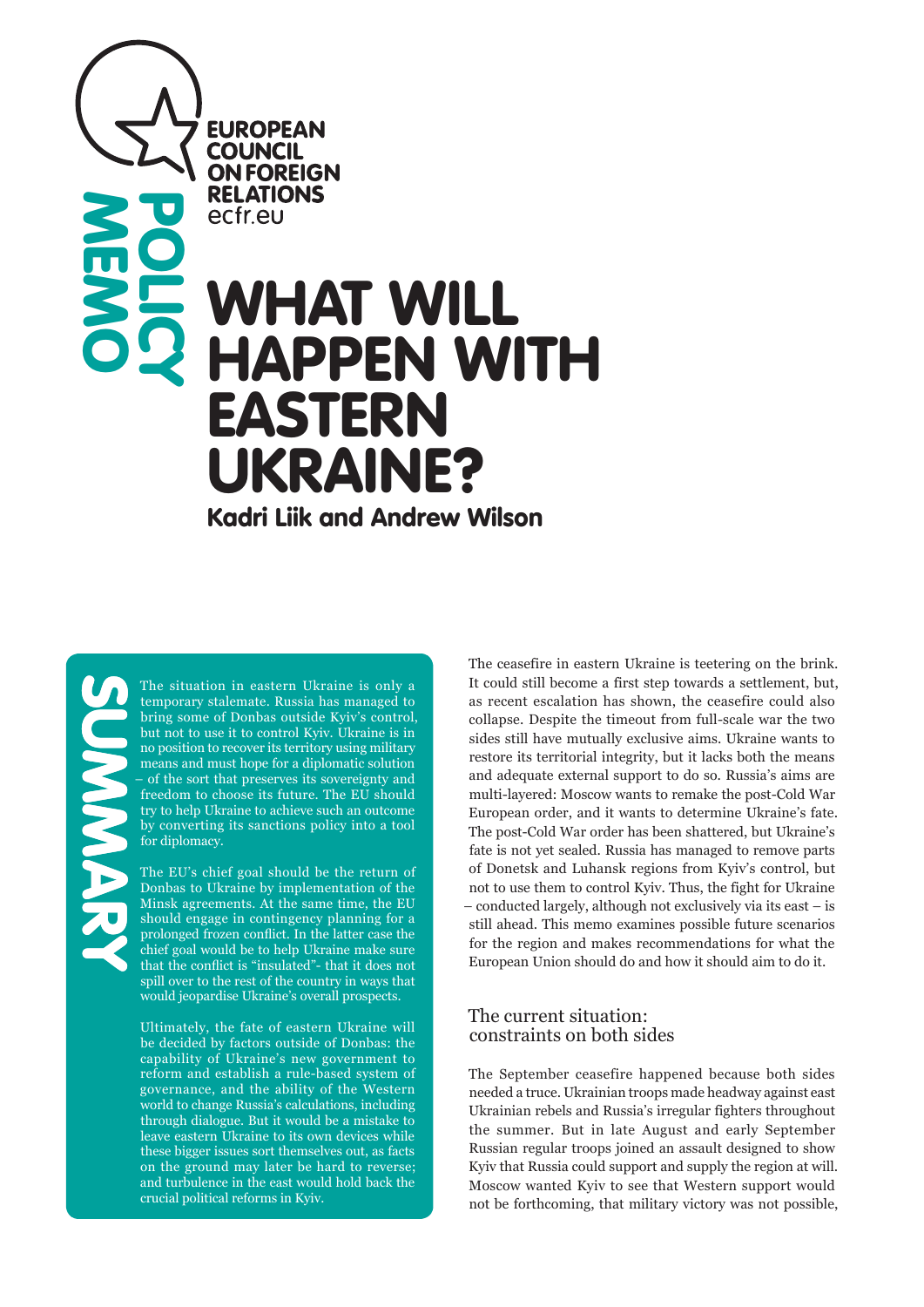www.ecfr.eu

December 2014

ECFR/119

 $\overline{2}$ 

and that Ukraine needed to accept Russia's terms for peace. Ukraine lost hundreds of men, was forced to retreat, and sued for a truce.

It seems certain that Ukraine will not resume its offensive. For now, Kyiv is maintaining its position on the "borders" of the rebel-held territory. If Russia were to initiate a major escalation, it could lead to a new large-scale war, but otherwise, Ukraine will likely concentrate on finding a diplomatic solution.

Ukraine's President Petro Poroshenko is operating under tight constraints. The country's economy is in dire straits and Ukraine can ill afford large-scale regular or economic warfare with Russia. At the same time, more and more Ukrainians believe their country must join the West. By the summer, over 50 percent of Ukrainians were in favour of EU membership, roughly twice the number supporting joining Russia's Customs Union.<sup>1</sup> And the number of Ukrainians who support NATO membership is now greater than the number of those who do not.<sup>2</sup>

Moreover, Poroshenko's ability to sell an unpleasant deal to Ukrainian society is limited. Politically, he has an impressive mandate as president, but he does not have full control of the Rada, and after the Maidan protests, the Ukrainian people are keeping a critical eye on the politicians who represent them. A new round of protests - though not a "new Maidan", as an expression of disappointment with an imperfect new democracy is not the same as a last-ditch protest against the threat of autocracy -could be launched if the authorities do not implement reform quickly or adequately enough for those who supported the protests the first time round. And any new round of protests would be joined by radicalised veterans from the fighting in the east.

Moscow too faces meaningful constraints. For now, Russians largely support the annexation of Crimea and the population believes the government's manipulated interpretation of events in eastern Ukraine. But support for open war in the east has declined, from over 70 percent in April to just over 30 percent now.3 The peak in deaths in August-September must have alarmed the Kremlin: in spite of media censorship, the public found out about the rising death toll, the coffins arriving in Russia from Ukraine, and the secret funerals of soldiers killed in action. A combination of military casualties and an economic downturn could spell future problems for the regime.

Sanctions are hitting Russia and Moscow probably realises that significant escalation of its involvement – say, by creating a land connection to Crimea – could result in further sanctions. Furthermore, any putative land-bridge to Crimea

**2** "Otnoshenie k situatsii na Vostoke", RATING, 22 July 2014, available at http://

could only be achieved through open warfare; Russia would not be able to maintain "plausible" or even "implausible" deniability of its involvement in such a broadening of the conflict.4 Finally, Russia's military establishment is reluctant to lead large-scale warfare that could expose deficiencies that recent army reforms have only partially addressed.5

However, Moscow's ability to defuse tensions is also restricted. The east Ukrainian rebels could not survive without Moscow's support, but many of them are still semiindependent figures. In Russia itself, a strong nationalist constituency supports the cause of "Novorossiya" and criticises the Kremlin for not grabbing more territory sooner. The Kremlin is far from being entirely hostage to their views, but the perception in Moscow is that defeat in Donbas would cause serious damage to President Vladimir Putin's reputation.

Moscow wants to prevent Ukraine from moving to the West, but it is unsure how best to achieve it. It is torn between the contradictory options of trying to make Ukraine into a failed state, and pursuing a deal with President Poroshenko, whom many in Moscow see as a "pragmatist" with whom Russia could probably "do business."<sup>6</sup>

Under the circumstances, both sides are likely to try to "wait and see", with each hoping to gain a better position in the future. President Poroshenko's request to postpone the implementation of the Deep and Comprehensive Free Trade Agreement (DCFTA) with the EU is likely aimed at avoiding open economic warfare with Russia. By involving Russia in trilateral negotiations, Ukraine might hope to pacify Russia for now, so that it could reach an acceptable settlement in the future, when Ukraine is stronger and Russia has felt the full effects of sanctions.

Moscow may expect Ukrainian society's support for the European path to wane as economic hardships increase and EU and NATO membership seems further away. While it waits, Moscow can try to gain ground and capitalise on Kyiv's expected missteps.

The eventual fate of eastern Ukraine will depend on many issues, the most important of which are beyond the scope of this paper: the capability of Ukraine's new government to reform and establish a rule-based system of governance; and the ability of the Western world to change Russia's calculations.

Moscow has repeatedly signalled its desire to reach a settlement with the West, but so far on its own terms, which include a review of the post-Cold-War European order, with "a 100 percent guarantee that no-one would

**<sup>1</sup>** See "Opituvanniya: vstup do ES pidtrimuyut' 50.5% ukraintsiv", BBC Ukraine, 31 July<br>2014, available at www.bbc.co.uk/ukrainian/politics/2014/07/140731\_poll\_integration\_ eu\_dk.

ratinggroup.com.ua/ru/products/politic/data/entry/14098/. **3** Conversation with Lev Gudkov, director of the Levada Centre, on 10 November 2014.

<sup>4</sup> On "plausible deniability", see Pierre Vaux, James Miller, and Catherine A. Fitzpatrick, 30 Provocations, Proxies and Plausible Deniability", *The Interpreter*, 24 June 2014, available at http://www.interpretermag.com/provocations-proxies-and-plausible-deniability/.

**<sup>5</sup>** Claims based on the authors' conversations in Moscow, 6-11 November 2014.<br>**6** Alexander Gabuev, "The Ukraine elections: What Russia wants", ECFR, 23 October 2014, available at http://www.ecfr.eu/article/the\_ukraine\_elections\_what\_ russia\_wants.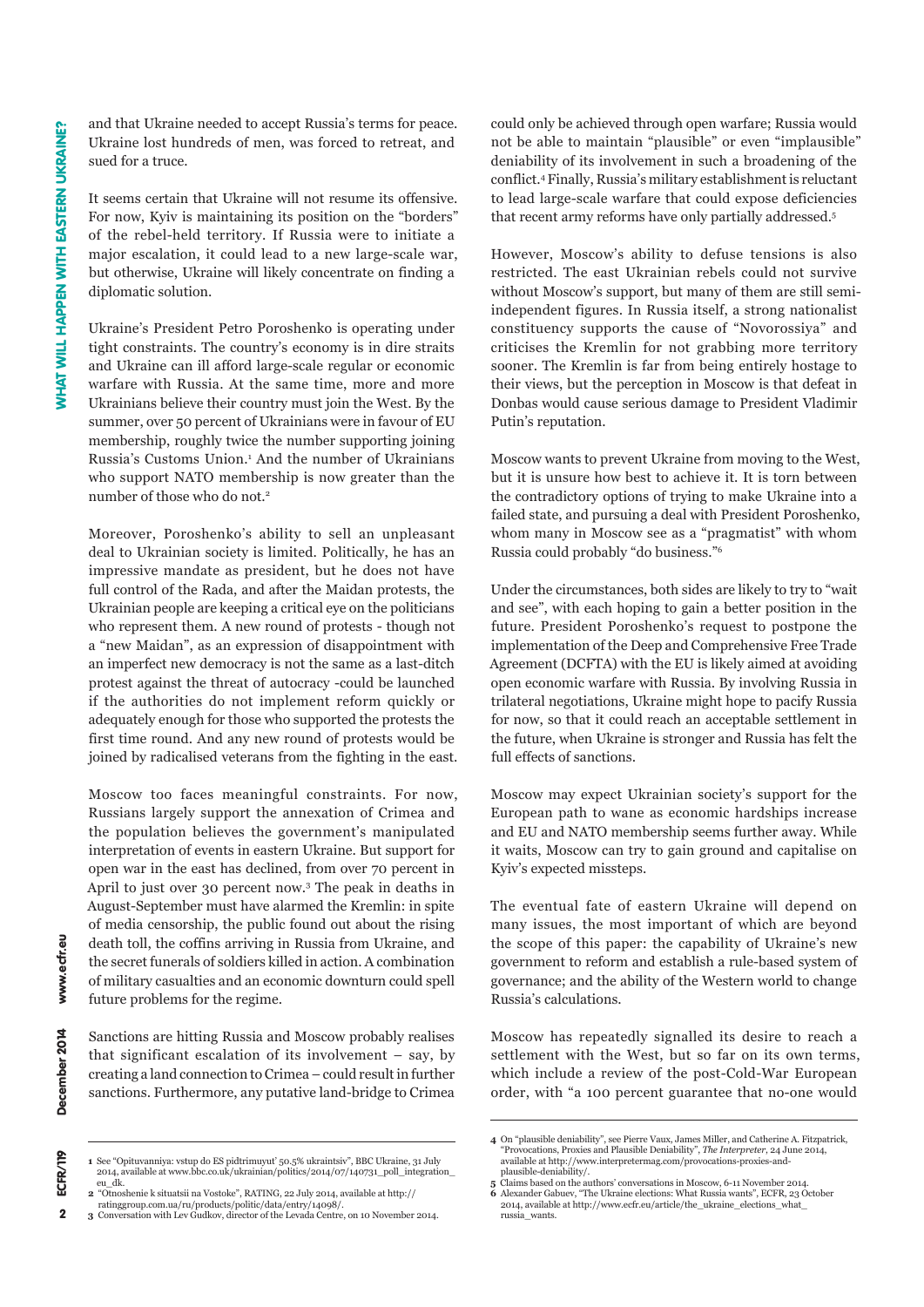think about Ukraine joining NATO,"7 and most likely a few more conditions, such as serious revision or cancellation of Ukraine's DCFTA with Europe and a new constitution that suits Moscow.8 Such conditions are acceptable neither to Kyiv nor Europe. However, the bite of sanctions and low oil prices, combined with a fragile but unexpectedly united Western stand, may at some point open up opportunities for talks that are not solely on Moscow's terms. Moscow may become more receptive to settling for a face-saving solution.

The challenge for the West is to convert Russia's pain from sanctions into a diplomatic tool that could then be used to help Ukraine. This paper looks into the future scenarios for eastern Ukraine, tries to determine which outcomes are in principle conducive to Ukraine's future as a sovereign democratic country, and give Europe some guidance as to how it could use its diplomatic leverage on the ground to help to achieve such outcomes.

## Outcome 1: Return of the east – a Ukrainian win

The best outcome for Ukraine, and for the West, would be for Ukraine to recover *de jure* and *de facto* authority over the east. Ukraine is now unlikely to even try to achieve this outcome by military means. A sudden diplomatic breakthrough leading to this solution is also unlikely, given the extent to which rebel self-rule has consolidated, and given Moscow's unwillingness to accept any solution that could be interpreted as a retreat or defeat. The best hope for this outcome lies in the implementation of the Minsk agreements, which sketch out such a scenario of gradual return and could still offer Moscow a face-saving way out.

Under that scenario, the rebel-controlled portions of Donetsk and Luhansk would again be undisputed parts of Ukraine. There would be a transition period, but they would receive no significant special (veto) rights that they could use as leverage over the rest of the country. Annexed Crimea would remain an unresolved issue, but it would not damage Ukraine's political and economic development or Kyiv's foreign policy aspirations.

Adherence to the Minsk agreements has been the EU's chief demand since September; and more recently Germany seems to be making a renewed effort to achieve their implementation by Moscow.9 The agreements foresee, among other things, the removal of military hardware from the separatist regions and the monitoring of the Russia-Ukraine border.10 These demands need to be pursued more vigorously and pro-actively. The EU should prolong or even escalate sanctions if Russia does not comply. It should also keep the issue of Crimea on the agenda and make it clear to Russia that its territorial conquest there is not accepted.

The border between Russia and Ukraine is mainly porous and effectively non-existent east of the rebel republics at the moment. The current border-monitoring mission led by the Organisation for Security and Cooperation in Europe is only symbolic. The mission may even do more harm than good, since the OSCE presence lends legitimacy to an unacceptable situation, and implies a degree of control greater than the OSCE actually possesses. The EU could demand that the mission is dramatically strengthened, so that it could monitor the whole border, even minus the sections east of Donbas, as opposed to just a few crossings.<sup>11</sup> Or, more ambitiously, it could seek a mandate for an EU-led border-monitoring mission.

For such a scenario to work in the long run, Ukraine would need a government that has a strategic vision for the country's future and can pursue it without destructive infighting. It would need to implement rule-based governance. This was the main demand of the Maidan and remains that of many Ukrainian voters. If these general conditions were met, Ukraine could probably count on the West's continued economic support. But it would still need to carry out major economic reforms to pull the country out of recession, make its economic model sustainable, and reduce its vulnerability to Russian pressure. Crucially, it would also need to find a delicate way of helping and reintegrating the Donbas population that is traumatised by the war, and has lost much sympathy for Kyiv.

However, if Ukraine manages to mount a credible statebuilding effort and the EU continues to support it, the Minsk Agreement could also become the least bad option for Moscow. Moscow does not want Donbas for its own sake – it wants it as leverage over Kyiv. If other options, such as "frozen conflict" or "federalisation", become unfeasible or fail to achieve the desired results, the return of the eastern regions into the (political) life of Ukraine might seem the best way forward. The Minsk agreements were partly Moscow's initiative, so Moscow could present its de facto retreat as a victory. If Western sanctions and falling oil prices undermine Russia's economy and thus the regime's popularity, a face-saving way out might become an attractive option.

#### Outcome 2: An insulated frozen conflict

The above solution remains the most desirable outcome for Ukraine and the West, but it might not be the only one that would allow Ukraine to move West. "Frozen conflicts" have

**<sup>7</sup>** Quote from President Putin's spokesperson Dmitry Peskov, see "Ukraine crisis: Russia demands guarantees from Nato" http://www.bbc.co.uk/news/world-europe-30107520

**<sup>8</sup>** See the list of proposals presented by the Russian Foreign Ministry on March 17, 2014 http://www.mid.ru/brp\_4.nsf/0/49766426492B6E9644257C9E0036B79A

**<sup>9</sup>** See for example "Steinmeier sees compliance with Minsk agreements as way out of crisis in Ukraine's east," Kyiv Post 18.11.2014, http://www.kyivpost.com/content/<br>ukraine/steinmeier-sees-compliance-with-minsk-agreements-as-way-out-of-crisis-inukraines-east-372257.html

**<sup>10</sup>** "Protokol po itogam konsul'tatsii Trekhstoronnei kontaknoi gruppy otnositel'no sovmestnykh shagov, napravlennykh na implementatsiyu Mirnovo plana Prezidenta<br>Ukrainy P. Poroshenko i initsiativ Prezidenta Rossiya V. Putina", OSCE, 5 September 2014, available at http://www.osce.org/ru/home/123258?download=true.

**<sup>11</sup>** Such demands have in fact been made, but with little results so far. See a decision by OSCE's permanent council from 22.10.2014 http://www.osce.org/ pc/125995?download=true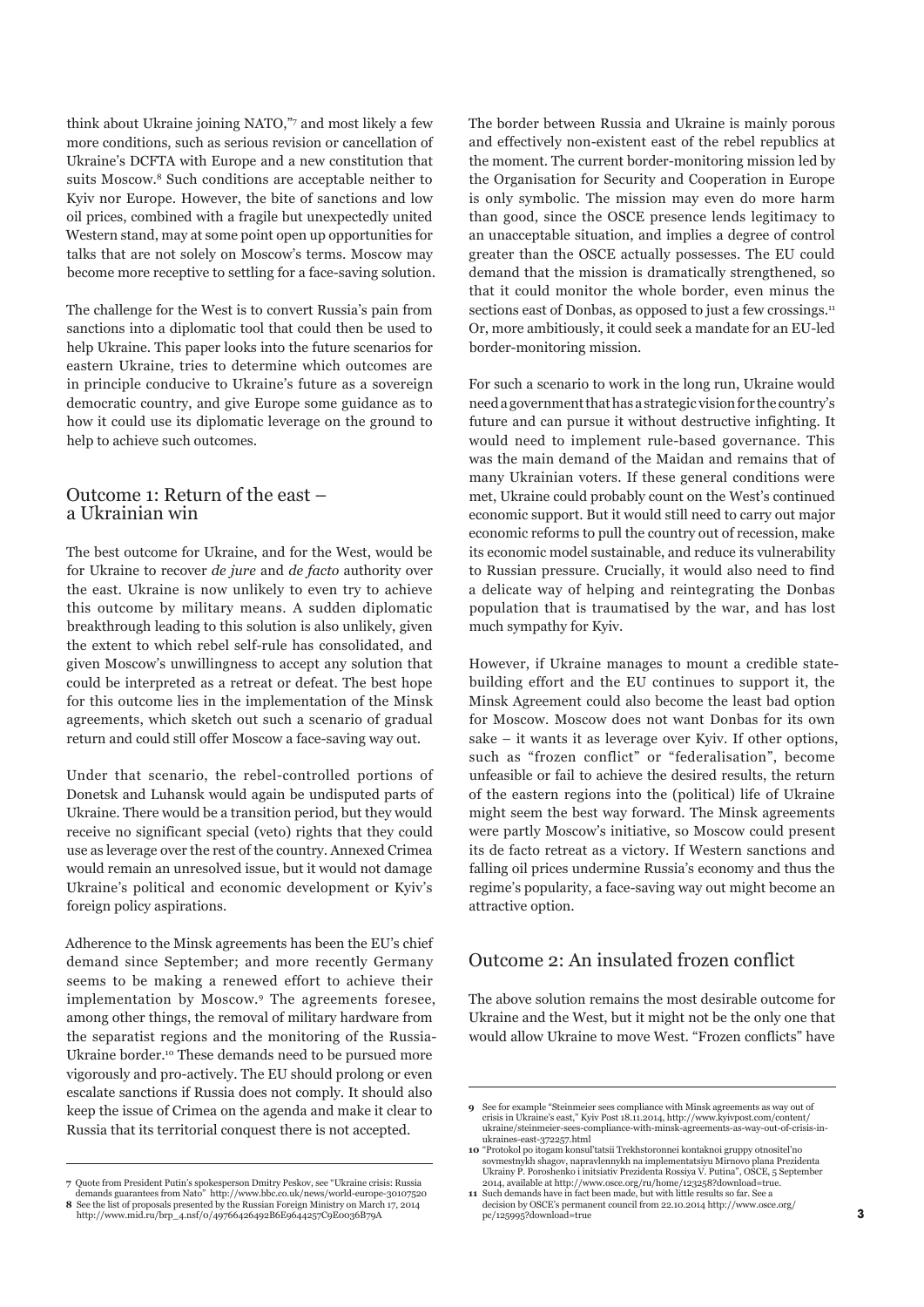a bad name, but an insulated conflict with only a limited impact on the rest of the country might not be the worst outcome for Ukraine.

An "insulation" scenario would involve Kyiv and Moscow freezing the conflict in its current state, with no agreed roadmap for the return of the territories. They might define the borders of the rebel regions either through talks (and there are rumours of behind the scenes exchanges on this) or through force (which would explain Moscow's recent escalation). By fortifying the border between the enclaves and the rest of the country, Ukraine may have already started moving in this direction.

Neither Russia nor Ukraine want this option, but both might accept it as a "lesser evil," if they have to. Ukraine might hope to restore its sovereignty over the area, once better times arrive. Russia might hope that a "frozen conflict" would prevent Ukraine from joining NATO and the EU. It might also envisage using the conflict region as a bridgehead from which to stir up trouble in the rest of the country.

If this becomes the likely outcome, Europe should keep pressuring Russia to withdraw from the region and should make holding on to the region costly. However, it should also ensure that the contact line between Ukraine and the rebel entities stays free from tensions. Creating barriers that could prevent conflict escalation would leave the bulk of Ukraine secure enough to pursue independent policies and reforms. Europe could help Ukraine to mount a solid "border control" mission around the area, as well as along as much of the Ukraine-Russia border as possible. Considering the length of the border, this would be a huge task, but an achievable one. Similar EU or OSCE-led border monitoring mechanisms have played a very important role on the Russia-Georgia and the internal Georgia-South Ossetia borders, as well as on Ukraine's border with Moldova's breakaway Transnistria region.

In such a scenario, even while it holds political control, Russia would likely try to shift the region's living costs onto Ukraine. Therefore, some commentators and some Ukrainians have suggested a more radical solution: abandoning Donbas altogether. This would free Kyiv up to focus on reforms and spare it a real economic and political burden.12 It could cut the region loose economically or it could grant it independence.

Independence for Donbas is probably unrealistic: not to mention the moral aspect, many forces in Ukraine would be against it, and so would the West, since it is not interested in new border changes in Europe. But it is an option that Moscow neither expects nor wants. Russia wants leverage over Ukraine, not burdensome new obligations. Being left with Donbas instead would feel like a bitter disappointment:

12 See Alexander J. Motyl, "Ukraine should abandon the Donbas enclave", World Affairs, 21 October 2014, available at http://www.worldaffairsjournal.org/blog/alexander-j-<br>motyl/ukraine-should-abandon-donbas-enclave.4.

having tried to catch a man, Moscow would be left with just his jacket. Moscow is itself obsessed with territory, so it would not expect this move, and it would certainly try to prevent it. Keeping the independence option up its sleeve might serve to pressure Moscow to comply with the Minsk agreements and to try to ensure the regions return.

## Outcome 3: Further Russian conquest

However, if Russia is not interested in the *de jure* severing of Donbas from Ukraine, it is likely be interested in making the region economically more viable; and this may involve further conquests. The August counter-offensive clearly had economic as well as military objectives, and was designed to increase the viability of any new separatist entity. It has not done so yet. The pre-war population in the areas currently controlled was 3.8 million (now probably nearer 3 million) – too big to be easily subsidised (Transnistria has under 0.5 million), but too small to be viable on its own, at least under the present conditions of a broken economy and trade links. A broader swathe of the border is now open, airports and railways were targeted; Ilovaisk was attacked because it is a major railway junction back east towards Rostov. Donetsk airport is still in Ukrainian hands, but has been the object of constant battles, despite the cease-fire. But the traditional economic key to the region is Mariupol. Its railways and port bring in the supplies and imports that the processing industry in Donetsk and Luhansk relies on, especially chemicals and metallic ores, and then export the end products. Crimea is also facing huge problems with transport links as well as water and electricity supplies.

Any operation around Mariupol could tempt Moscow to go further and open a land corridor to Crimea and secure its transport, water and energy supplies.13 Or Russia could go for broke and target all or most of "Novorossiya" – the whole of the east and south of Ukraine. Previous attempts to foster uprisings in places like Odessa and Kharkiv failed through lack of popular support. Russia would have to rely much more on its regular army, leaving Moscow with thin military cover on a newly-exposed flank – as well as the thinnest of cover stories.

Such an offensive would be hard to square with Russia's assumed strategic calculations as described above. But calculations can change. If Russia loses hope of gaining control over Kyiv's policies, then it can return to the plans of carving out a more sizeable Novorossiya.

To prevent this scenario Europe should use whatever deterrence power it has, which at this point is largely sanctions and the threat of more sanctions, to keep Russia from taking over more territory. Russia is less likely to risk further conquest if it believes the EU will remain

www.ecfr.eu

<sup>13</sup> Ievgen Vorobiov and Stanislav Secrieru, "Scenarios for Future Russian Invasion in Ukraine: Bad, Worse and the Ugly", *Polish Institute of International Affairs*, 16<br>September 2014, available at http://blog.pism.pl/en/Eastern\_Promises?p=1&id\_<br>blog=15&lang\_id=13&id\_post=352#.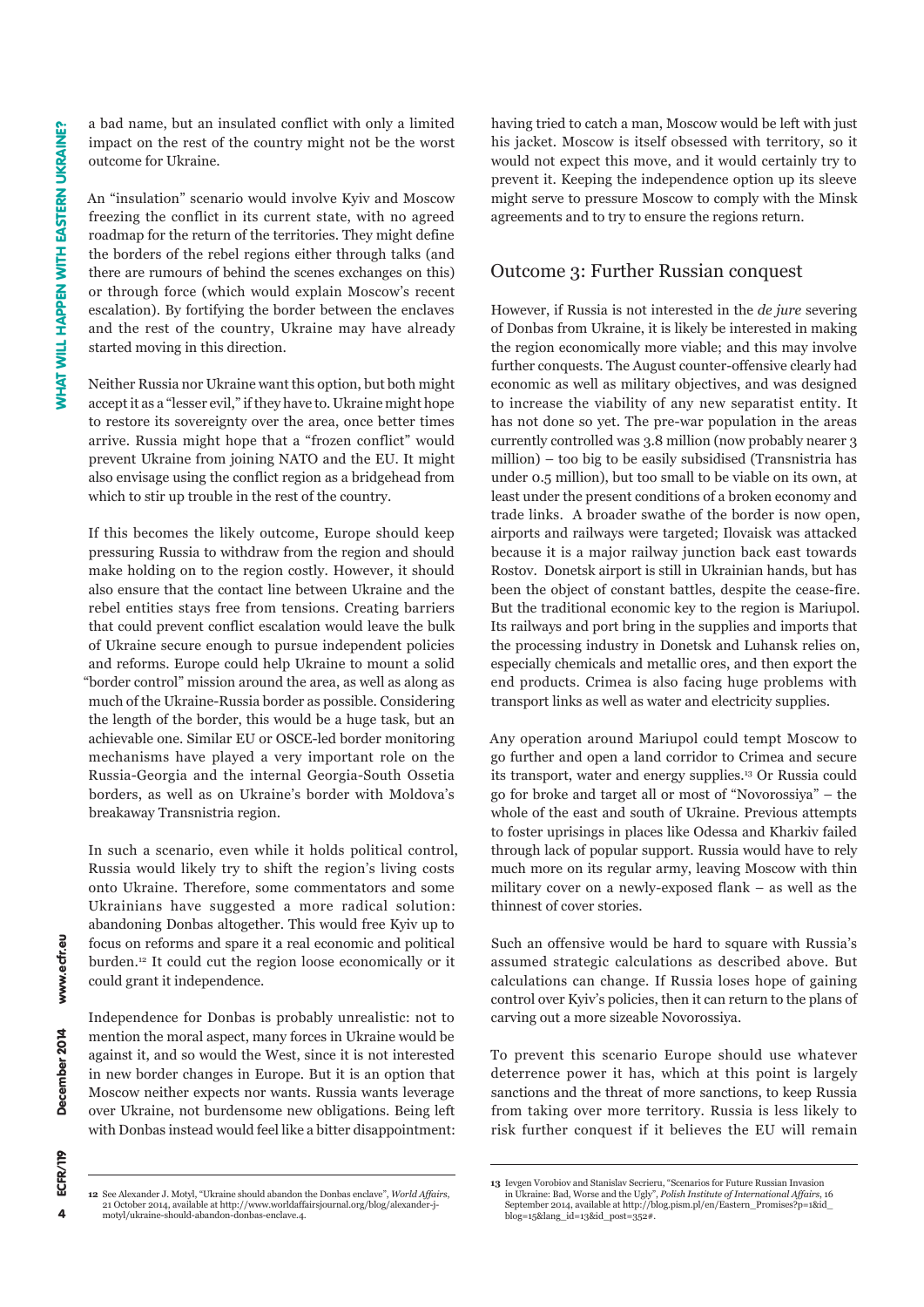united and be able to muster a response. At the same time Europe should offer an option for dialogue: Russia needs a disincentive from burning bridges with the West.

## Outcome 4: Russia gains control

The most negative outcome for Ukraine could take several shapes, and can happen whether or not Russia takes over more territory. Any outcome that gives Moscow leverage over Ukraine's future decision-making would be bad for Ukraine. It would endanger the relationship between Ukraine and the EU, not to mention NATO. More importantly, it would hold back much-needed domestic political and economic reforms. It would stall the important work of undoing the previous regime's murky legacy – which would not be a smooth process even under the best of circumstances.

One such scenario would be fake "federalisation", under which the eastern regions returned to Ukraine, but stayed under Moscow's *de facto* control. Some in Moscow have been calling for "federalisation" since long before the end of Viktor Yanukovych's regime. To Russia, it has always meant a highly decentralised or dysfunctional confederation – a second Bosnia rather than a benign Bundesrepublik. Real decentralisation of democratic power is an entirely different option that Kyiv is foolish not to seriously consider.

Some Russian proponents of "federalisation" see it as a method to bring Ukraine's eastern regions into the Eurasian Union, leaving the rest of the country to its own devices.<sup>14</sup> Others see it as a means of gaining control over Kyiv. Moscow's interests would be well served by a settlement that gave the eastern regions veto rights over Kyiv's policies. Its treatment of the 2 November separatist elections, which the Kremlin said it "respected" although it does not yet "recognise", could be an attempt to boost the separatist entities' bargaining power with Kyiv, while not quite yet supporting their claims to independence.

Moscow seems to be trying to return to its accustomed means of controlling Ukraine: through the elites. Up until the fall of President Yanukovych, Moscow tried to control Kyiv by putting pressure on the leaders of the country, using economic leverage and covert subsidies. Moscow might hope to achieve a similar, albeit modified, relationship with various circles, including the Opposition Block, the remnants of the Yanukovych 'Family' and even President Poroshenko, as indicated when he was recently hailed as a 'pragmatist' by some in Moscow. The president's postponement of DCFTA implementation, among other steps, could be interpreted as a hopeful sign for Moscow. Moreover, Russia has successfully sponsored a "fifth column" in the parliamentary elections, the Opposition Block, which will have just over 10 percent of the seats in the Rada.

14 Alastair MacDonald, "Putin aide warns U.S. on Ukraine, says Russia could act" *Reuters,* 6 February 2014, available at http://www.reuters.com/article/2014/02/06/<br>us-ukraine-russia-glazyev-idUSBREA150X720140206. Ukraine is still too big, too independent-minded, and too anarchic to become a proper satellite to Moscow – as Moscow's ill-fated courtship of the Yanukovych regime proved. But having real leverage over Ukraine's decisionmaking would hugely increase Moscow's capacity to disrupt and destabilise. In the longer term, a Russian win could see Ukraine become ungovernable, or even a failed state.

Any scenario that stymies Kyiv, also ties the EU's hands. The EU can only help Ukraine when Ukraine helps itself. Otherwise, it can do nothing – as testified by the EU's attempted courtship of the Yanukovych regime. Therefore, the policy recommendation when it comes to outcome three is short: make sure it does not happen.

## Conclusion

The future of eastern Ukraine will ultimately be defined by processes that take place outside the region's borders. Though Kyiv's ability to reform and provide rule-based governance remains crucial. For Moscow, its policy in Ukraine is inextricably linked to its views on the European order and the chance to agree with the West about revising it – a conversation that has not yet properly started.

Even so, the turbulence in the East will have a profoundly negative effect on Kyiv's ability to focus on reforms. Also, the developments in the region and the related diplomatic contacts remain important, as these can create dynamics and facts on the ground that may take on a life of their own and be hard to revise later. Therefore, the EU must use all its diplomatic skills and other leverage to influence the outcome. In doing so it must honour the sovereignty of Kyiv, but also the principles of the post-Cold War European order. This means that the return of Donbas to Ukraine as envisaged by the Minsk agreements (outcome 1) must remain the EU's primary demand, but while pursuing that, it should also prepare for the "frozen conflict" scenario and working on making it insulated (outcome 2) – as an uninsulated conflict, even if frozen, is likely to lead to the chaos of a Russian-controlled Ukraine (outcome 4). The current stalemate is more than tenuous; the EU will need to stay united and engaged, and potentially willing to commit significant border missions, not to mention diplomatic energy, if Kyiv is to have any chance of resolving the chaos in eastern Ukraine.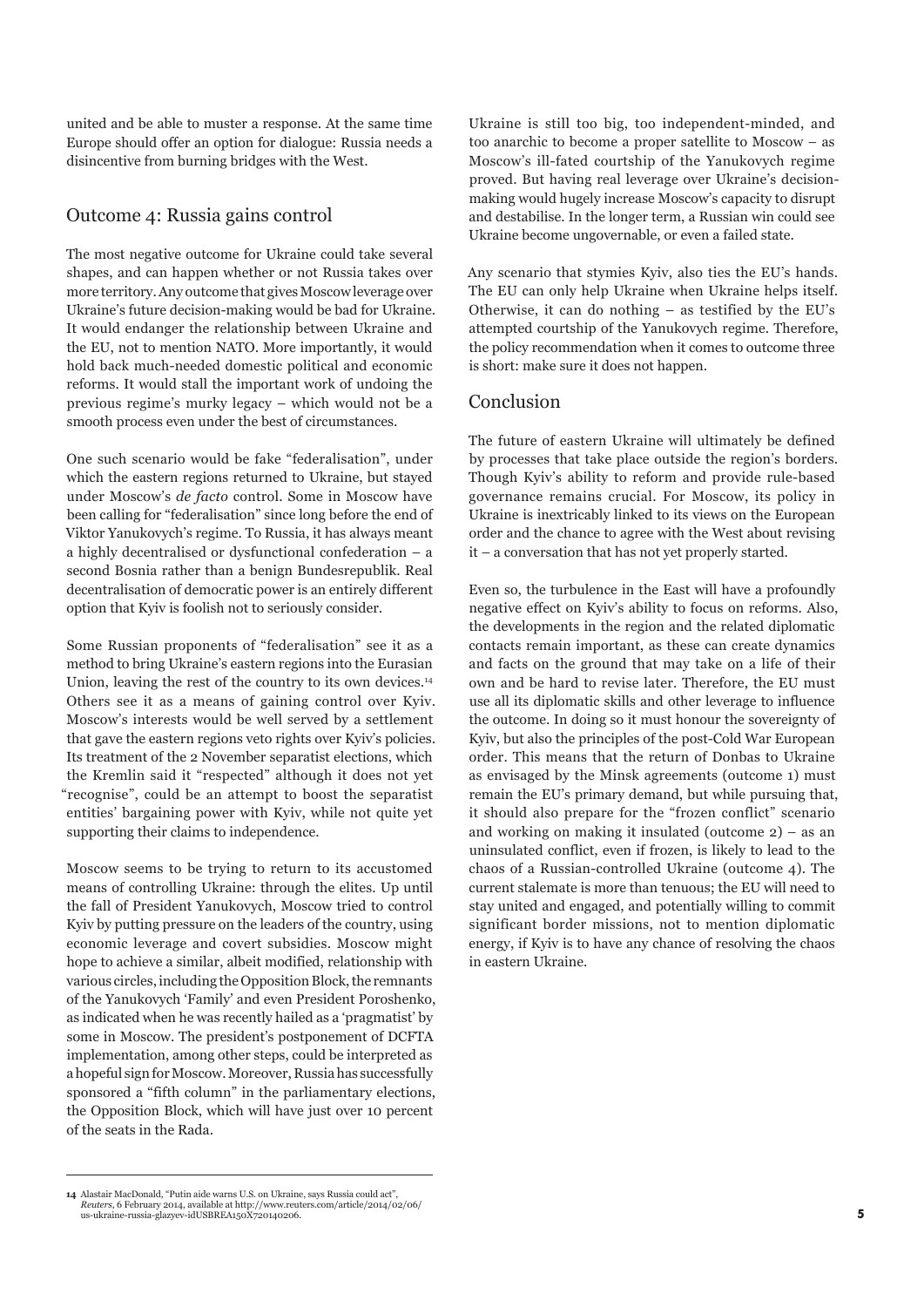## About the authors

Kadri Liik is a Senior Policy Fellow at the European Council on Foreign Relations. Before joining ECFR in October 2012, Kadri was the director of the International Centre for Defence Studies in Estonia. Her publications for ECFR include *Russia's Pivot to Eurasia* (2014) and *Regime Change in Russia* (2013).

*Andrew Wilson* is a Senior Policy Fellow at the European Council on Foreign Relations. He is also a reader in Ukrainian Studies at the School of Slavonic and East European Studies (SSEES) at University College London. His most recent book is *Ukraine crisis: What It Means for the West* (Yale Books, 2014). His publications for ECFR include Protecting *the European Choice* (2014) and *Supporting the Ukrainian Revolution* (2014).

# Acknowledgements

The authors have benefited from the insights of our contacts at the European Commission and the European External Action Service, as well as from 'brainstorms' in several EU capitals. We would also like to thank our ECFR colleagues, in particular Hans Kundnani and Jana Kobzova for their valuable advice and feedback; also Rachel Tausendfreund and Justine Doody for a skilful editing job.